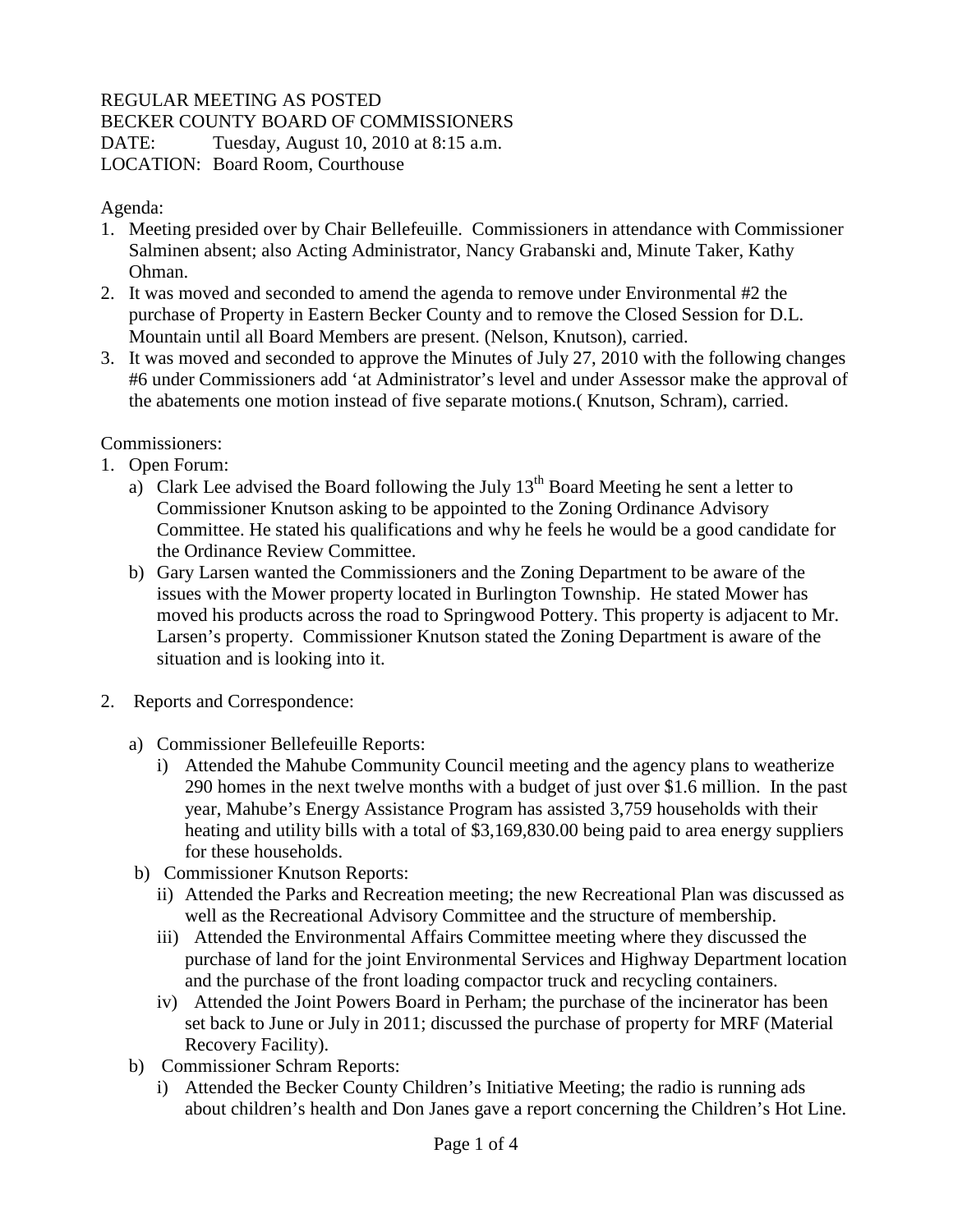- ii) Attended the Becker County Council on Aging. The nutritional contract at Lake Park seems to be going well for now. Hope that Sunnyside will come in with an acceptable bid for meals.
- iii) Attended the Heartland Multi Purpose Recreational Trail Meeting with Clay County Commissioners, Frazee Mayor, Hank Ludtke and the Mayor from Hawley. DNR has funds to build but not to maintain. They also discussed a bike license for a toll fee to the trails for bike usage.
- iv) Discussed the resignation of Kari Johnston from the Historical Society and how that position would be filled.
- c) Commissioner Nelson Reports:
	- i) Referred to the nutritional program at Lake Park and the meals that were prepared on site were acceptable but the meals delivered were not cost effective. Nutrition Center is cutting the budget and the people utilizing the program will suffer. Sunnyside's quote was \$4.75 per meal and Concordia in Moorhead's quote was \$3.75 per meal. Process will be addressed when Sunnyside has filled the Administrator's position.
	- ii) Attended the Environmental Meeting and discussed upcoming changes.
	- iii) Met with Commissioner Knutson and County Attorney Mike Fritz concerning the County Administrator's position. The committee was in agreement the best option was to hire a fulltime County Administrator. The committee is also looking at adding duties and will be talking with Department Heads for input.
	- iv) Katie Lundmark has resigned her position at Sunnyside.
	- v) Attended the Becker County Fair and thought it was a very good fair and very successful.
- 4. Appointments:
	- a) Appointments for Ordinance Review Committee were addressed under Zoning.

Auditor-Treasurer, Licenses and Permits

a) There were no licenses or permits

Finance Committee Minutes, Ryan Tangen presented:

- 1. It was moved and seconded to approve the Claims with the over 90 day claims (1) Gerry Schram in the amount of \$35.00; Matthew Dretsch in the amount of \$121.95; and the Auditor's Warrants for 7/28/2010 in the amount of \$194,348.54. (Nelson, Knutson), carried.
- 2. The Human Services claims were reviewed and it was recommended to approve as presented.
- 3. It was recommended by the Finance Committee to approve when presented an Amendment to a grant program to add mobile mental health services not to exceed \$40,000.00; to receive a donation in the amount of \$100.00 from Family Needs Ministry for dental care; to accept a grant through Dakota Medical Charities for Shared Care; to purchase 3 shelving units at the cost of \$1,021.00 with a grant; to replace and/or repair three desk units with the estimated cost of \$3,200.07 which will be fully funded with a grant.
- 4. It was recommended by the Finance Committee to approve when presented Resolution 08.10.1C which establishes the 2011 solid waste assessment fee.
- 5. Mr.Thomsen requested consideration for quotes for asbestos removal for 1122 Wilson Avenue and the low quote was in the amount of \$400.00 so no action is necessary.
- 6. It was recommended by the Finance Committee to approve when presented Resolution 08.10.1D which approves the purchase agreement for the property in Eastern Becker County for a joint Environmental Services and Highway Department location.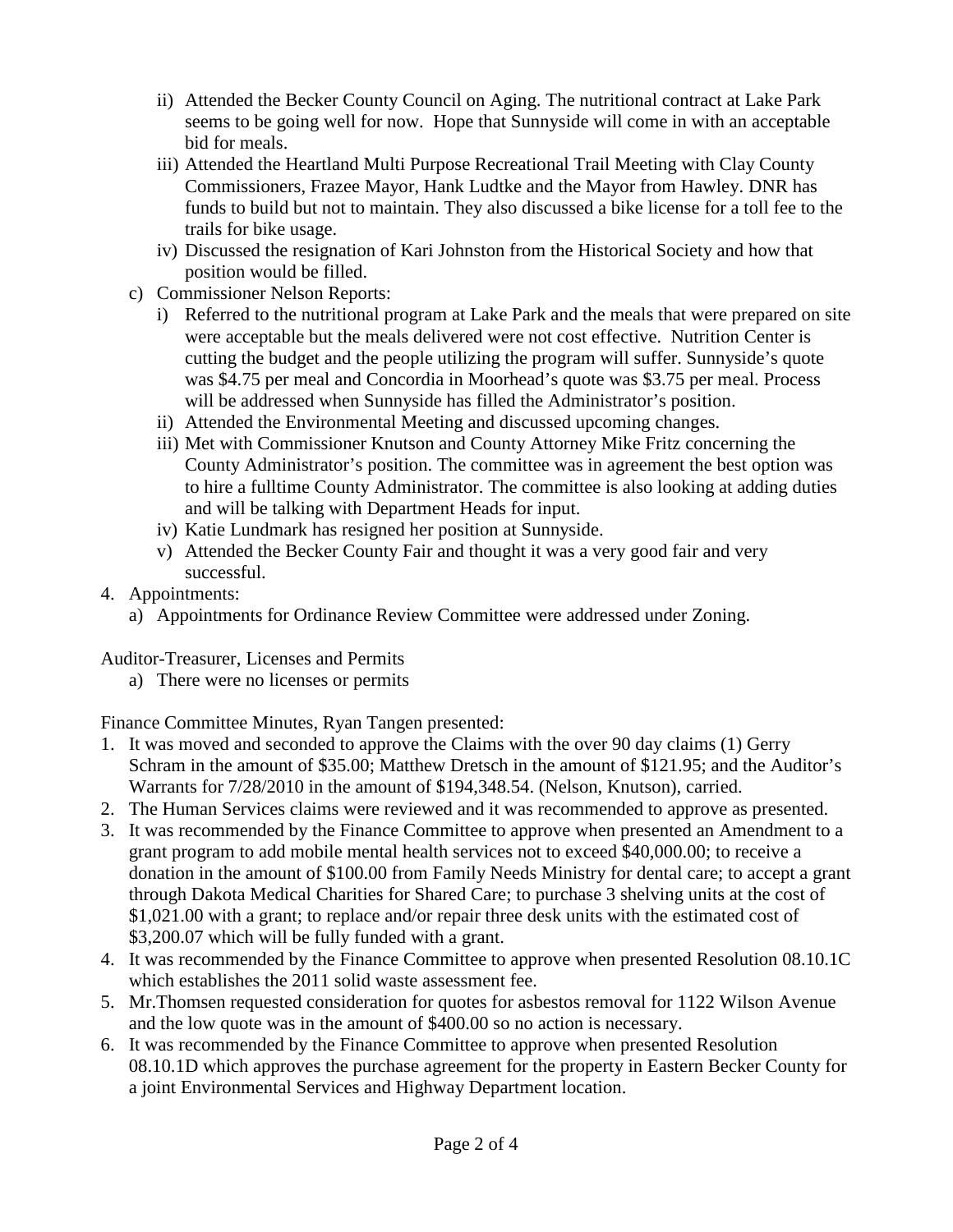- 7. It was recommended by the Finance Committee to approve when presented Resolution 08.10.1E authorizing final acceptance and payment for S.P. 03-607-21.
- 8. It was moved and seconded to move the budget work session for August  $17<sup>th</sup>$  to September  $7<sup>th</sup>$ and to advertise that hearing. (Schram, Knutson), carried.

Chief Deputy Assessor, Janis Golkowski presented:

1 . It was moved and seconded to approve the abatement for PIN 08.8006.000 in Detroit Township for \$124.00; for PIN 21.0160.004 in Osage Township for \$56.00; for PIN 21.0185.001 in Osage Township for \$184.00; for PIN 49.8651.000 in the City of Detroit Lakes for \$238.00. (Knutson, Schram), carried.

MN Rural Counties Caucus (MRCC): Dan Larson, Administrator and Paul Watkze, 2011 Incoming Chairman Presented:

- 1 . MRCC is a place where rural counties can go within AMC to talk about issues specific to rural counties. As a caucus with AMC, MRCC does not advocate outside of AMC polices that are opposed by AMC.
- 2 . MRCC work aggressively within AMC to advocate policies important to the caucus and to elevate those policies on the AMC legislative priority list.
- 3 . Twenty-five rural counties are on the MRCC Leadership List for 2010.
- 4 . Would like the County to consider membership in the MRCC. First year membership fee is \$1,000.00 thereafter a \$2,100.00 per county membership fee or they will extend an invitation to counties to attend their October meeting, if a county would like to learn about MRCC.

Soil and Water, Brad Grant Presented:

1. Brad Grant presented information on water plan updates. A public hearing will be scheduled on the updates, on August 24, 2010 at 9:30 A.M. at the regularly scheduled Board Meeting.

Environmental Services, Nancy Grabanski Presented:

1. It was moved and seconded to approve Resolution 08.10.1C to establish the Becker County Solid Waste Fee Schedule for 2011. (Nelson, Knutson), carried.

Economic Development Authority, Jon Thomsen Presented:

1. It was moved and seconded to approve Resolution 08.10.1A for the Adoption of Commercial Rehabilitation Policies and Procedures. (Schram, Nelson),carried.

2. It was moved and seconded to approve Resolution 08.10.1B for Adoption of Owner Occupied Rehabilitation Policies and Procedures. (Schram, Knutson), carried.

Human Services: Nancy Nelson Presented:

1. There were no additions or corrections to the Human Services Agenda.

2. It was moved and seconded to approve the following Service Agreements: Smith Group Home, New Horizons Adult Home Care, Northern Safety and Security, St. Mary's Innovis Health, and Tender Hearts Home Care. (Knutson, Schram), carried.

3. It was moved and seconded to approve the following three Mental Health Service Agreements: Stellher Human Services, Detroit Lakes Public School/Stellher Human Services and Frazee-Vergas School/Stellher Human Services. (Knutson, Bellefeuille),carried.

4. It was moved and seconded to approve the Amendment to Solutions Behavorial Health Care Professional, Inc. to provide crisis response services to both adults and children not to exceed \$40,000.00 (Schram, Nelson), carried.